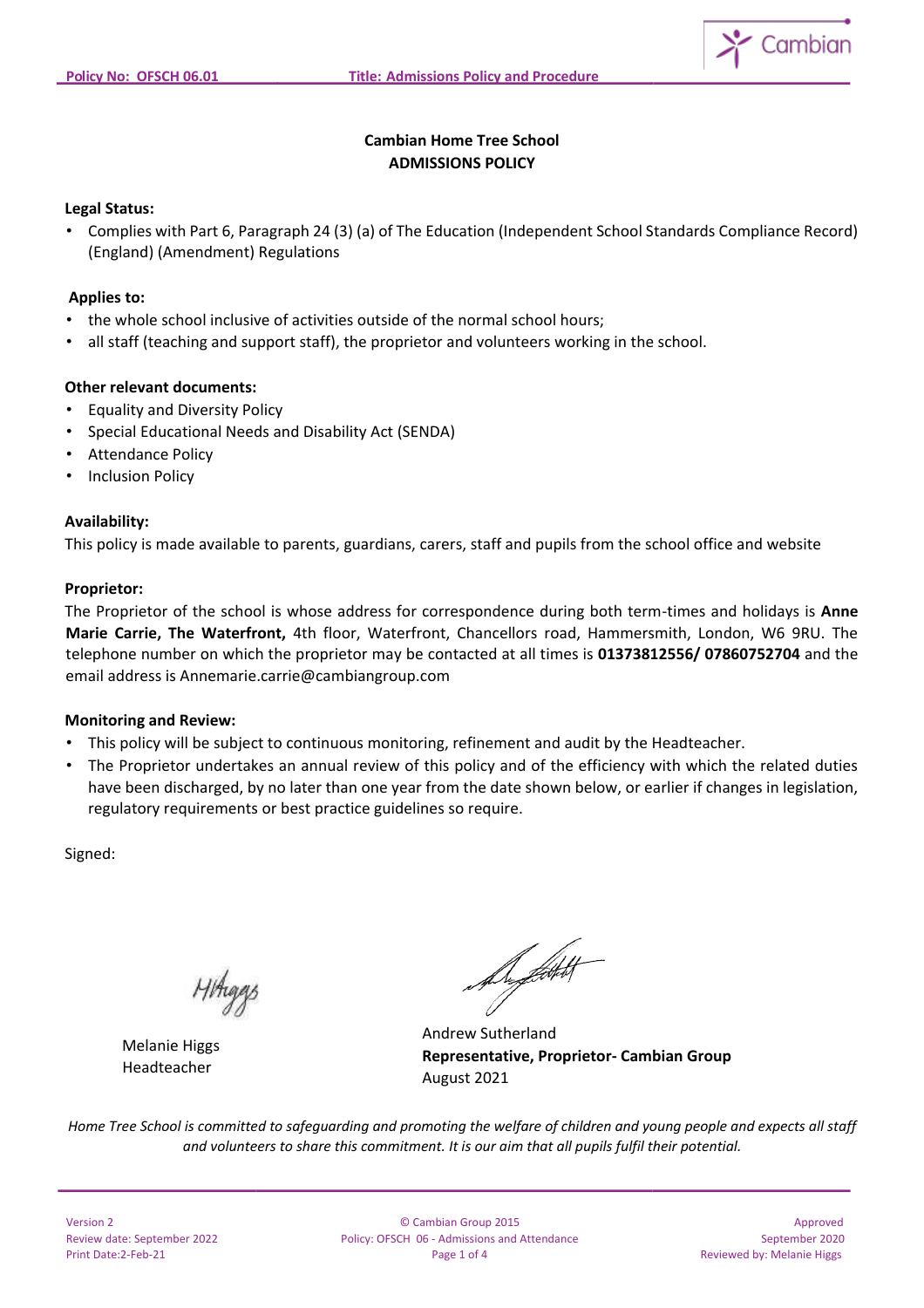

#### **Admission Policy**

At Home Tree School, we are registered to care for and educate children from the age of 12 to 18 covering Key Stages 3-5. No child is refused entry on the grounds of race, ethnicity, gender, religion or sexual orientation. We require confirmation of the date of birth of a child.

#### **Pupil Profile**

Our school provides for those with ongoing emotional and social difficulties and mental health difficulties as well as other needs or diagnoses including ADHD, ADD, and other difficulties. Most of our children are referred to us and funded through the local authorities and are known by Child Adolescent Mental Health Services (CAMHS). Some of our children will have a Statement of Special Educational Needs or an Education Health Care Plan (EHCP). Others may be undergoing assessment or will be recommended for assessment following admission. Pupils enter our school via two main internal routes: via our own care home- Cambian Meeko House (onsite) or Via local authority referrals

## **Internal – placement from a Cambian Children's Home**

Integral to the placement of a child in a Cambian Children's home or hospital is the provision of education. It is incumbent on us to ensure that the educational placement is fit for purpose. The forms part of a multi-disciplinary discussion prior to agreement for admissions and a transition plan is agreed. Fundamental to this process is the quality of communication from the time when the Commissioning Manager makes the initial contact with the care and education colleagues' right through to the child being admitted on to the school roll. High quality communication and transparency between the school and the children's home is essential to this process.

#### **External – a referral is received from the Local Authority**

In line with the Special Education Needs Code of Practice a multi-disciplinary decision is reached whereby the child with parents and/or guardians and/or carers visits the school. If is it agreed that the school is, in principle, the most appropriate educational setting for the child then a transition plan is implemented. Parents or guardians/carers will also be asked to provide the school with any further information which they feel will enable us to provide their child with the best possible education. If agreed a place will be offered based on availability and in accordance with the Code of Practice for Schools, Disability Discrimination Act 1995 Part 4 and Schedule 10of the Equality Act 2010. For more details please see the Prospectus and/or website.

#### **Special Educational Needs**

Where a child with a Statement of Special Educational Needs joins our school, we will always consult with parents/guardians/carers and, where appropriate, the Local Authority to ensure that the required curriculum is provided for as set out in either the *Statement* or the *Education, Health and Care Plan* (EHCP) including the full National Curriculum if this is specified. We will also co-operate with the Local Authority to ensure that relevant reviews, including the annual review, are carried out as required by regulation and best practice. The school will make reasonable adjustments to meet the needs of children with a statement of special educational needs. Any additional services that are needed to meet the requirements of the Statement or additional services such as dyslexic tuition will be subject to charge. This will be either directly to the parents/guardians/carers, or the Local Authority if they are responsible for the fees and our school is named in Part 4 of *The Statement* or the relevant section of the EHCP. Our school has a policy and procedures for children with *Special Educational Needs and Disabilities* (SEND) in line with the *SEN Code of Practice* (July 2014)

| <b>Version 2</b>            |
|-----------------------------|
| Review date: September 2022 |
| Print Date: 2-Feb-21        |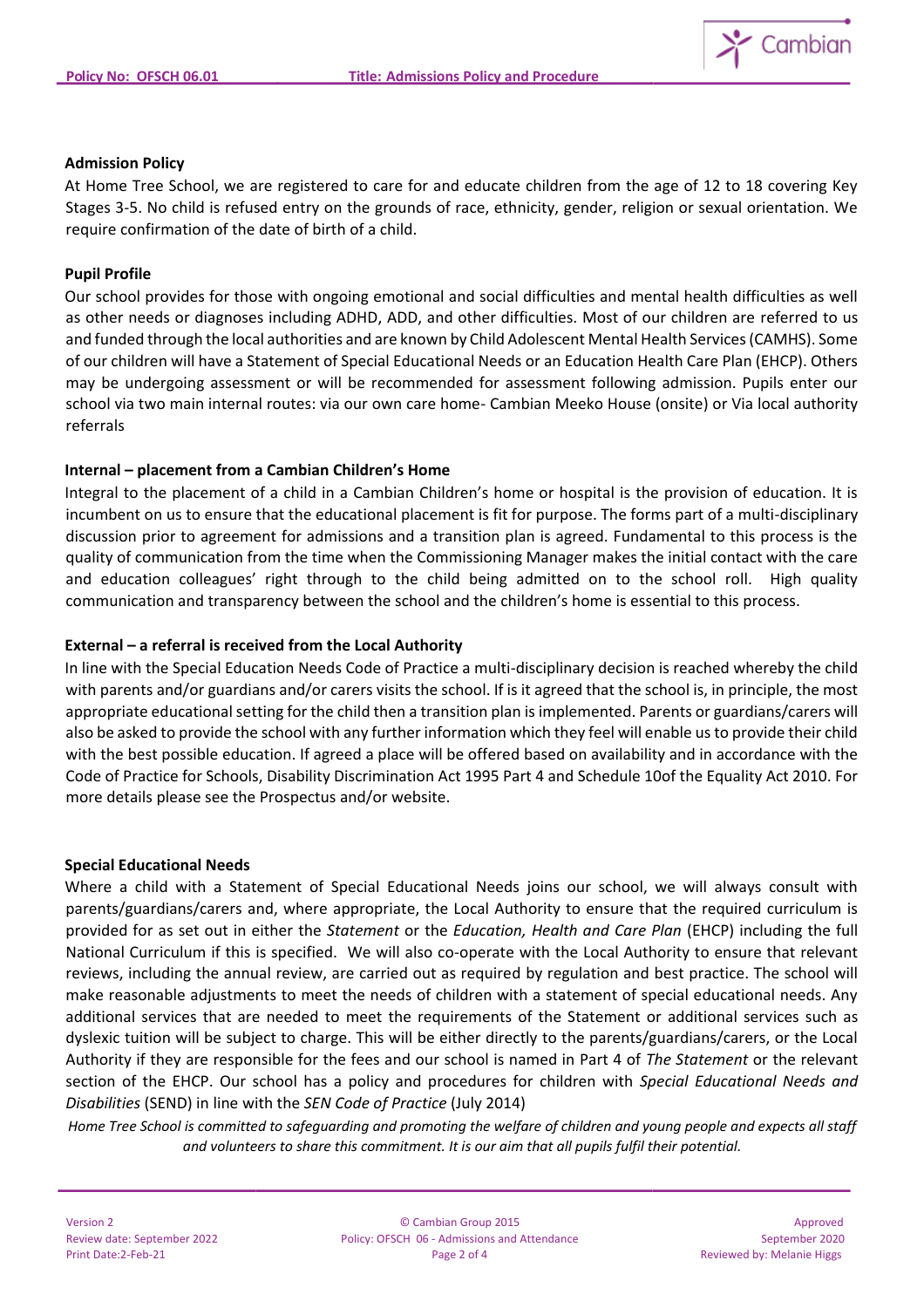

## **English as an Additional Language**

Our school will make provision for children who have English as an additional language, (EAL) in the assessment procedure. We do not regard children as having a 'learning difficulty' solely because the 'language or medium of communication of the home is different from the language in which he or she is or will be taught' (Education Act 1996, Section 312(1), (2) and (3). However, pupils for whom English is an additional language (EAL) will be provided with appropriate support provided they meet our School Academic criteria. They will be assessed to gauge the support that may be needed in order to ensure equal access to the curriculum along with all other aspects of life at our school. Our school has a policy and procedures for students requiring *English as an Additional Language* (EAL).

## **Admissions Policy Appendix**

Young people may be referred to Cambian Group at any time during the academic year in one of two ways:-  $\Box$ Via Cambian Group

• Via a local authority

As much information as possible will be sought at the point of referral to inform assessment as to whether the referral is appropriate and as to whether the school is able to meet the needs of the young person. Information

sought should include:  $\square$  young person's name;

- age and date of birth;
- gender;
- ethnic background, cultural needs, religious needs/persuasion;
- health needs & history;
- educational history, needs, current provision, support received & required including whether there is a statement of special educational needs proposed educational plan;
- risk issues, level of supervision required, establish if any history of self-harm/suicide, history of volatile and aggressive behaviour, child protection issues, risks presented by third parties;
- expectations and requirements sought by the placing authority to need the young person's needs;
- the name, address and telephone number of the young person's case accountable social worker (if applicable);  $\square$  the young person's legal status;
- the young person's and their family's social history;
- any special issues e.g., restriction of contact, child protection and
- criminal history (if any) and whether any existing criminal proceeding are outstanding.

The information provided will assist the Headteacher in his/her assessment as to whether a school placement is viable and appropriate. The Headteacher will consider whether the school has sufficient staffing in terms of number and experience to manage such admission both in terms of the individual young person's needs and respect of the potential impact that the admission may have on existing group dynamics. Should a referral be accepted for admission, the school will notify the company's finance department as soon as practically possible in order that the appropriate contract arrangements can be administered with the relevant placing authority. Measures of control, discipline & restraint and the requirement to search used by the school are made clear to the placing authority, the young person and parents/carer before the admission.